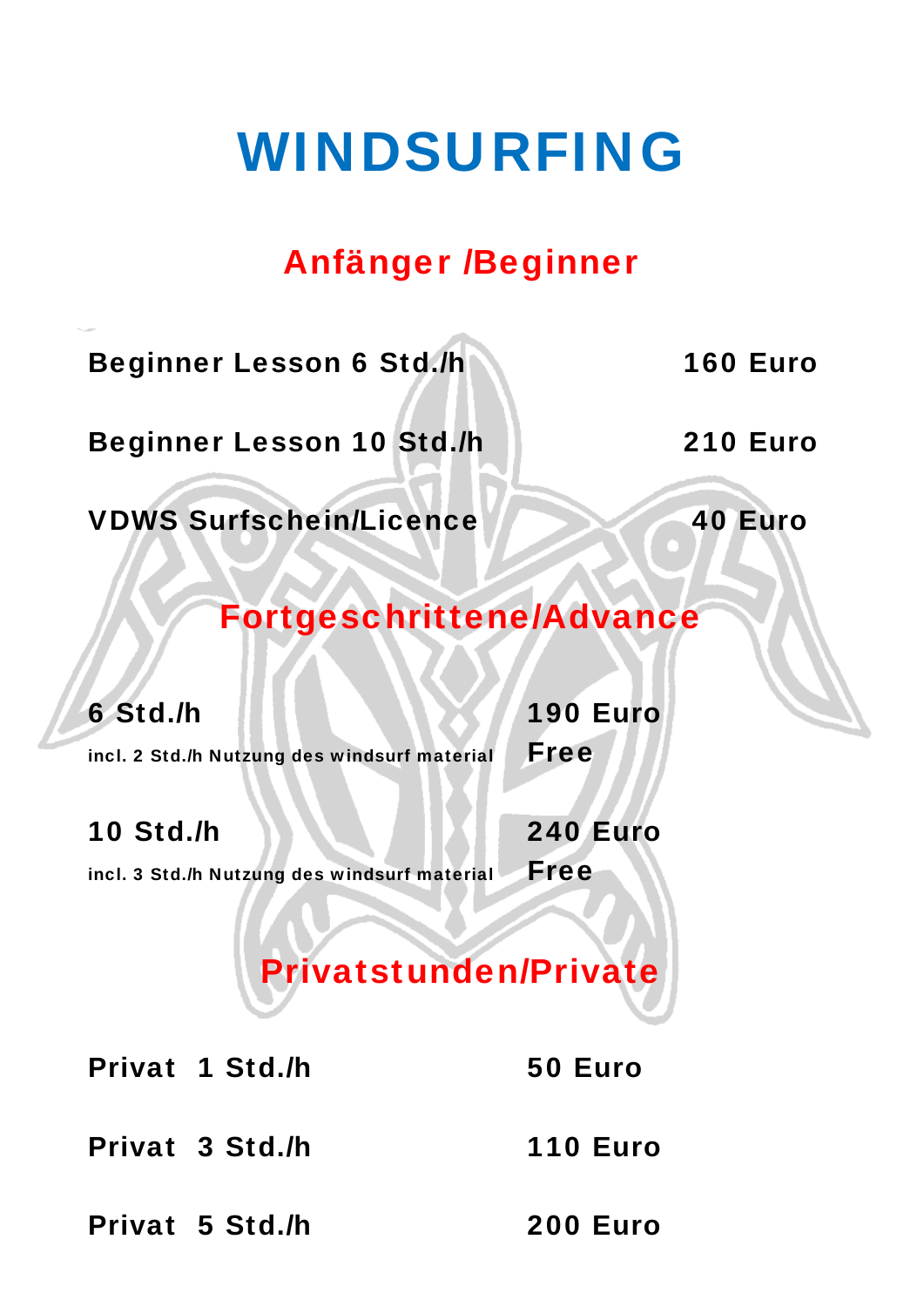## VERLEIH / RENTAL

| 1 Std./h                                             | 30 Euro         |
|------------------------------------------------------|-----------------|
| 3 Std./h                                             | 55 Euro         |
| 1 Tag                                                | 80 Euro         |
| 1 Woche                                              | <b>210 Euro</b> |
| 2 Wochen                                             | <b>310 Euro</b> |
| 5 days in 7 days                                     | <b>195 Euro</b> |
| 7 days in 10 days                                    | <b>245 Euro</b> |
| 10 days in 14 days                                   | 290 Euro        |
| <b>Kinder bis 14 Jahre</b>                           |                 |
| <b>Woche</b><br>1                                    | <b>175 Euro</b> |
| 2 Wochen<br><b>Material Versicherung / Insurance</b> | <b>285 Euro</b> |
| 1 Tag                                                | <b>30 Euro</b>  |
| 1 Woche                                              | 60 Euro         |
|                                                      |                 |

2 Wochen 100 Euro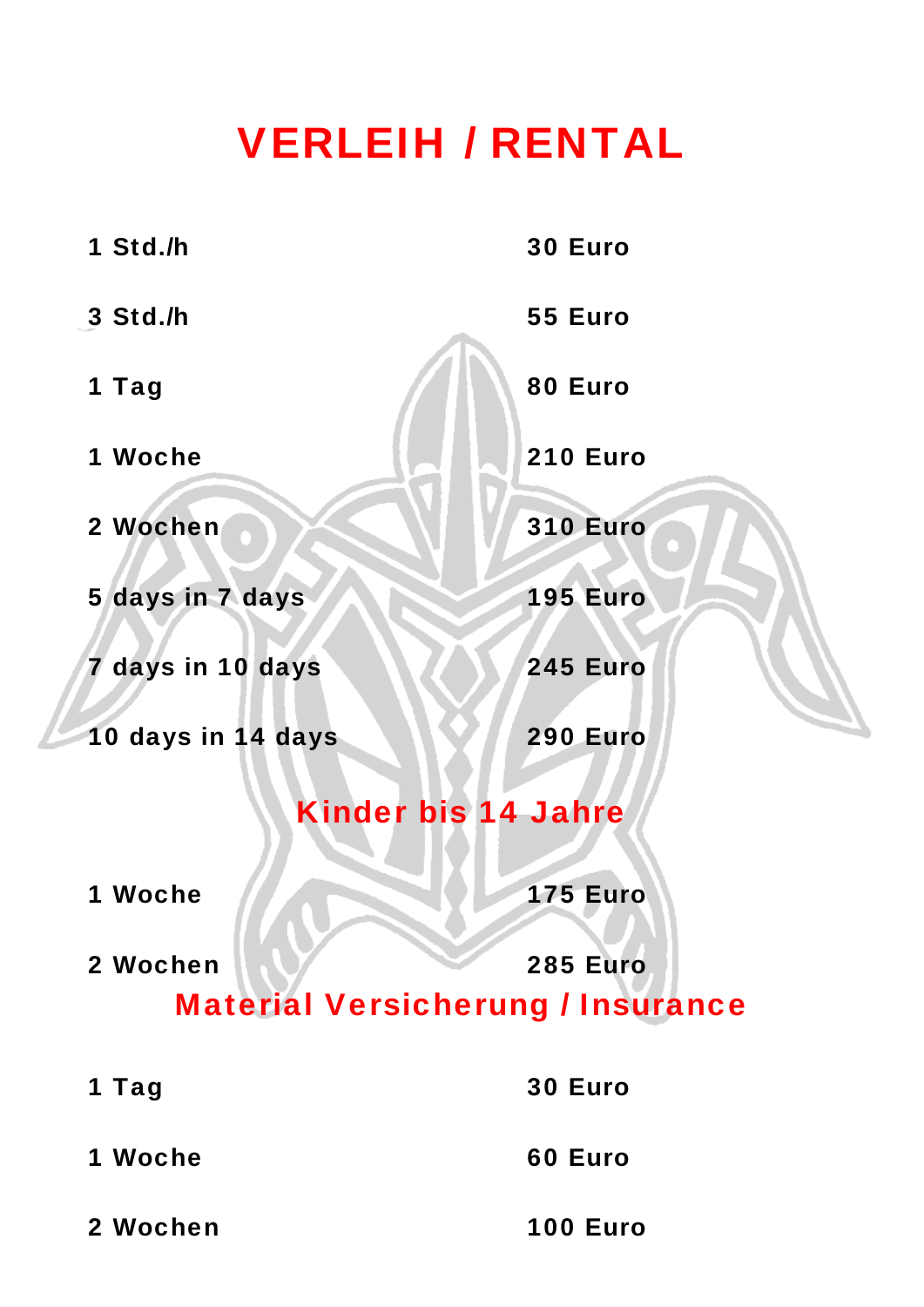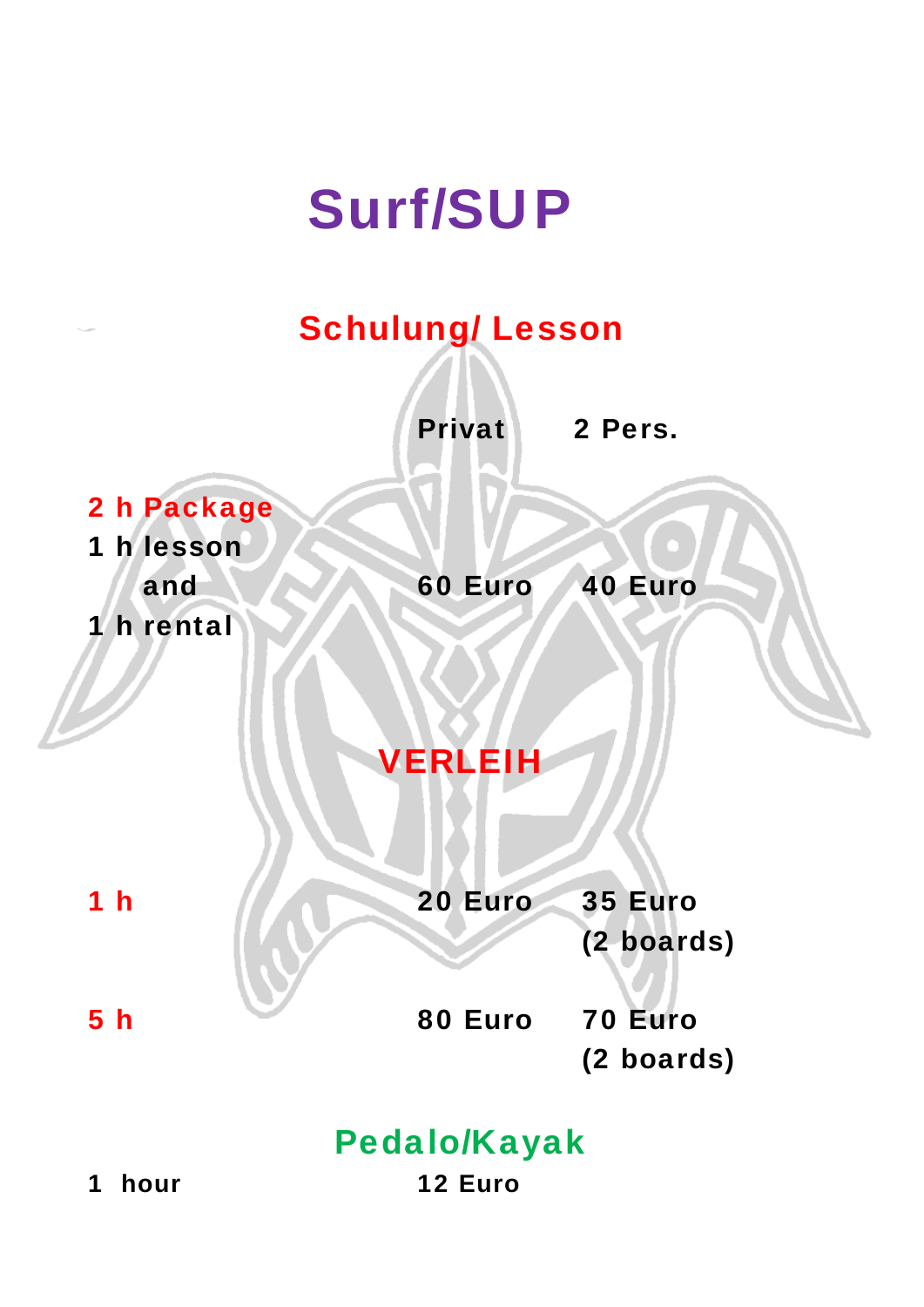## KITESURFING LESSONS

 Privat 2 Pers. (PRICE PRO PERSON)

2 Std./h 180 Euro 100 Euro

5 Std./h 390 Euro 240 Euro

**7 Std./h 490 Euro 330 Euro** 

10 Std./h 650 Euro 450 Euro

Supervision Support 50 Euro

# Kitesurfing License

IKO Card 10 Euro

VDWS Card +Book 30 Euro (only book 15€)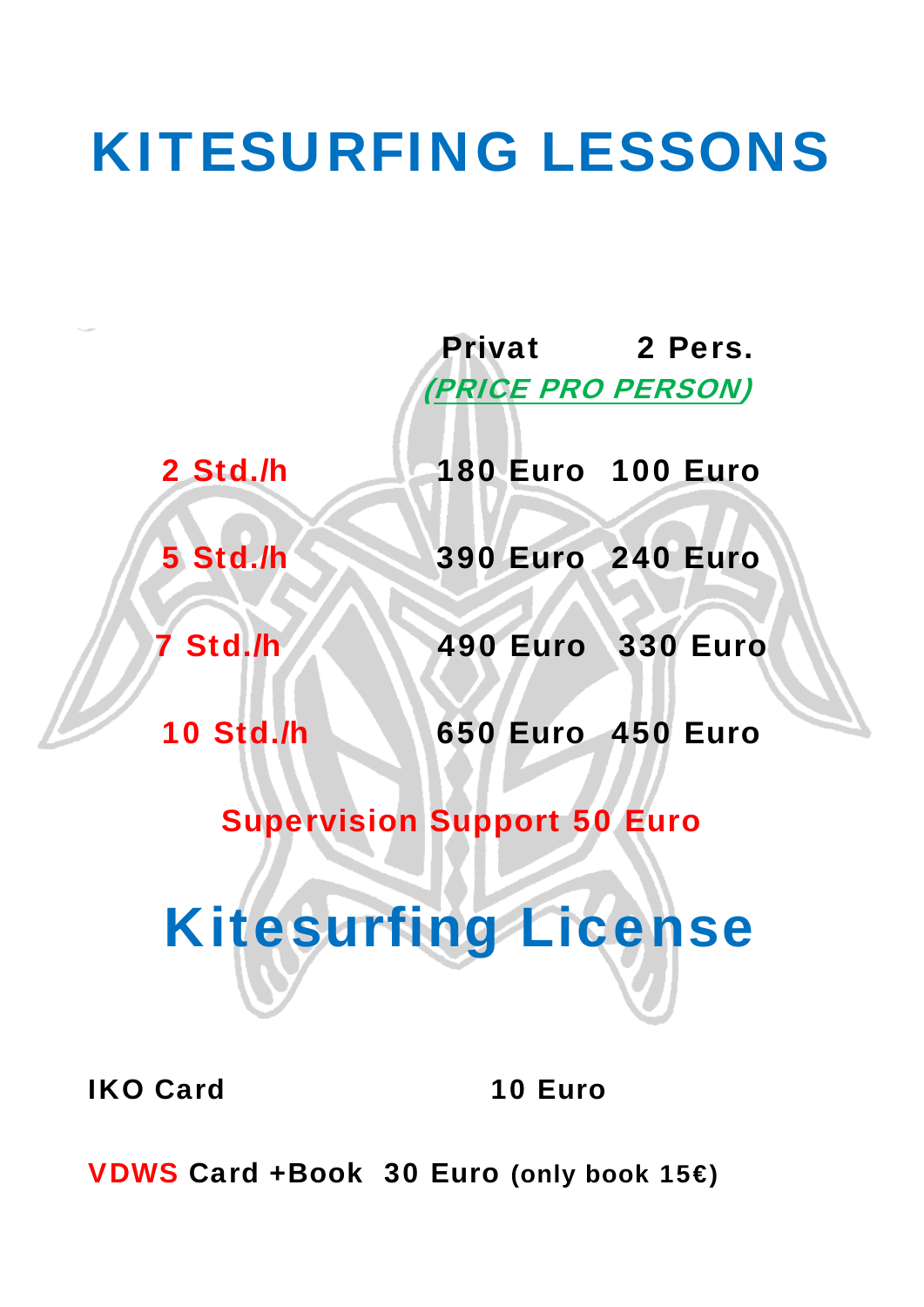## KITE RENTAL

### Full Board Kiteonly

80€ / 2h 25€ ½ Day 55€ / 2h 130€ / Day 35€ / Day 90€ / Day 380€ / week 110€ / week 290€ / week

### **HARNESS**

10€ / Day 30 Euro einmalig fuer Einweisung! 30 Euro once for check up!

Equipment Storage

1 day 10 Euro

1 week 1 1 1 60 Euro

## Rescue 8

### 35 Euro

Equipment insurance 1week 50 EURO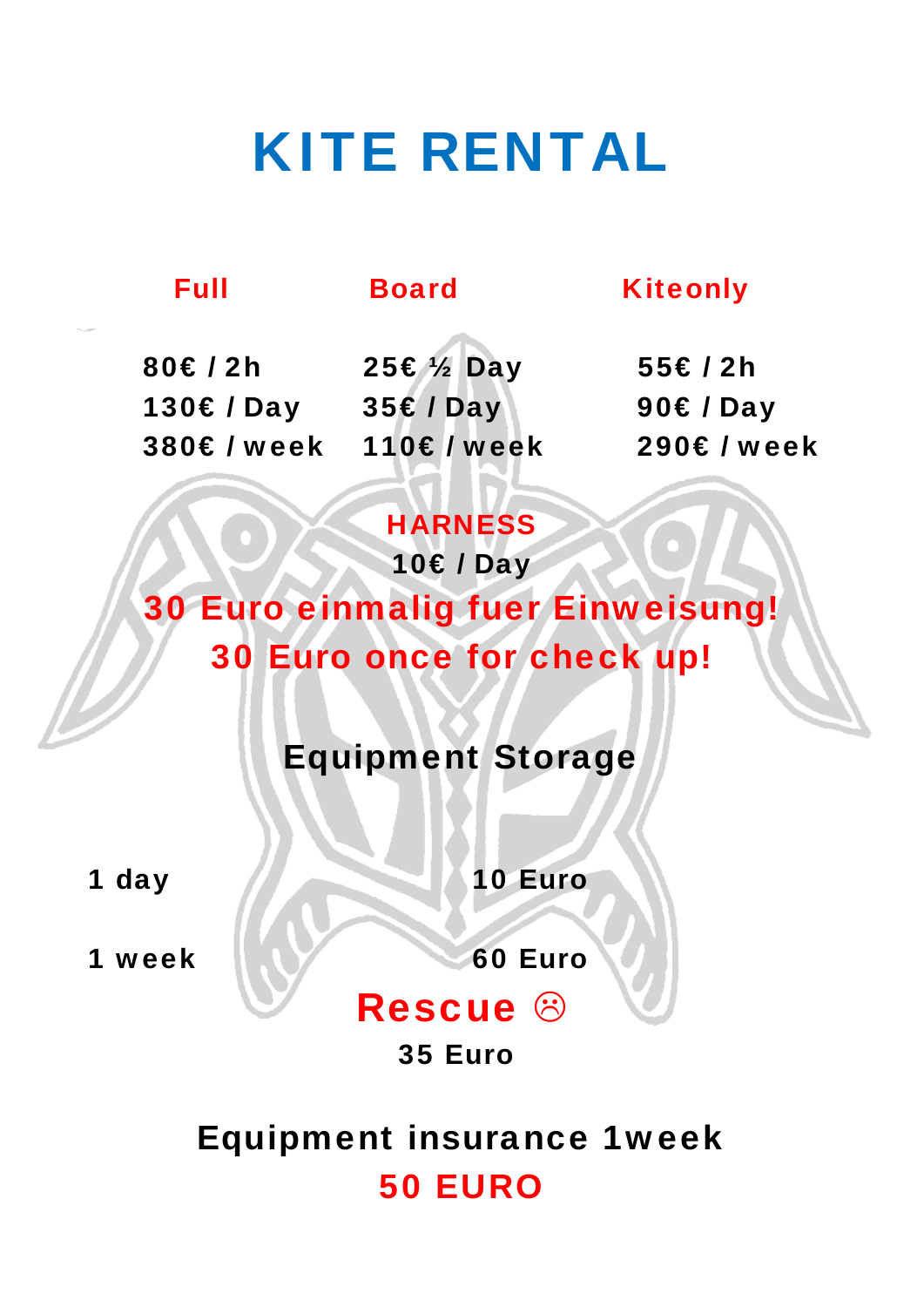## Cat H15

## Ausflug mit Lehrer

1 Std./h 70 Euro

2 Std./h 110 Euro

## Vermietung /Rental

1 Std./h 45 Euro 2 Std./h 70 Euro 5 Std./h in 1 Woche 180 Euro